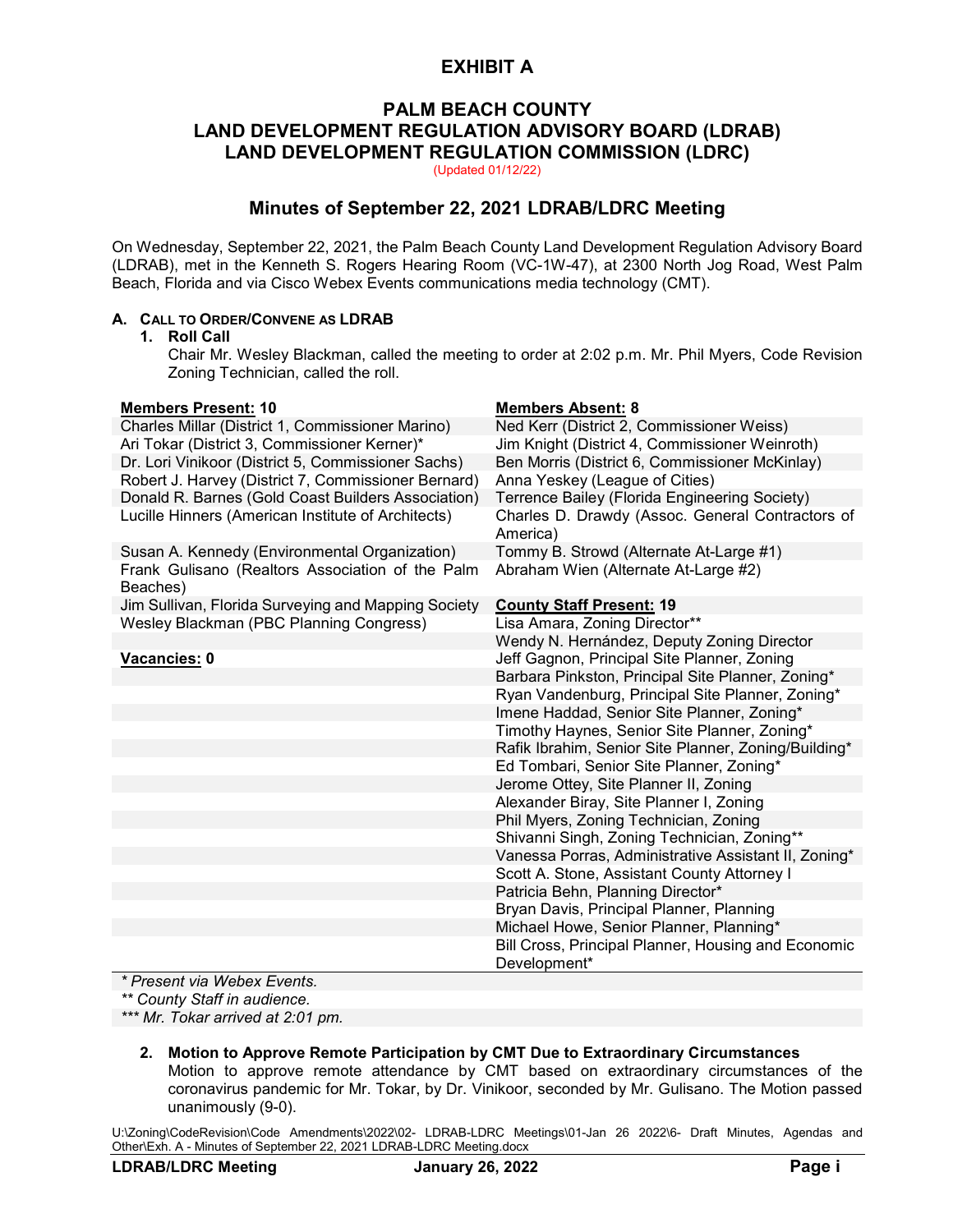# **PALM BEACH COUNTY LAND DEVELOPMENT REGULATION ADVISORY BOARD (LDRAB) LAND DEVELOPMENT REGULATION COMMISSION (LDRC)**

(Updated 01/12/22)

# **Minutes of September 22, 2021 LDRAB/LDRC Meeting**

## **3. Additions, Substitutions, and Deletions**

Mr. Gagnon noted a correction on page 6 within the reasons for amendment for Exhibit C, removing the last sentence in reason for amendment 1, and the entire reason for amendment 2. The reasons for amendment do not impact any of the Code language proposed.

### **4. Motion to Adopt Agenda**

Motion to adopt the Agenda, by Dr. Vinikoor, seconded by Mr. Sullivan. The Motion passed unanimously (9-0).

### **5. Adoption of Minutes – August 25, 2021 (Exhibit A)**

Motion to adopt the Minutes, by Dr. Vinikoor, seconded by Mr. Harvey. The Motion passed unanimously (9-0).

# **6. Public Comments**

None.

## **B. UNIFIED LAND DEVELOPMENT CODE (ULDC) AMENDMENTS**

## **1. Exhibit B – Art. 3, Airport Zoning Overlay Use Regulations Update**

Mr. Gagnon introduced Ms. Collene Walter of Urban Design Studio, Agent for the Department of Airports, who explained the Amendment will recognize Outdoor Entertainment as a non-airport related use, revise use names and types to ensure consistency with Code definitions, and add Machine and Welding Shop to the Airport Zoning Overlay (AZO) Use Matrix.

## **a. Discussion**

Mr. Blackman asked for clarification on the Table Notes for new members. Ms. Walter answered questions from Dr. Vinikoor and Mr. Millar pertaining to Vertiport pads, property uses, and Minor versus Major Utility definitions.

Motion to approve Exhibit B by Dr. Vinikoor, seconded by Mr. Gulisano. The Motion passed unanimously (10-0).

## **2. Exhibit C – Art. 3 and 4, Residential Future Land Use Designations**

Mr. Ottey explained the amendment ensures consistency between the Code and changes made to the Comprehensive Plan (the "Plan") by Planning Ordinance No. 2018-031, Residential Future Land Uses. The amendment allows agricultural uses in the Urban/Suburban (U/S) Tier as with the Rural Tier, recognizes the Agricultural Residential (AR) Zoning District as consistent with urban residential Future Land Use (FLU) designations, excludes Legal Lots of Record in the AR Zoning District with a residential FLU designation in the U/S Tier from being required to rezone when subdivisions are to accommodate residential uses with a one unit per acre density or non-residential use, and clarifies that only certain properties zoned Residential Estate prior to the Plan's August 31, 1989 adoption are consistent with Rural Residential FLU designations.

## **a. Discussion**

Ms. Amara, Ms. Hernández, Mr. Gagnon, and Mr. Ottey answered questions from Board members pertaining to the addition of FLU designations, livestock raising requirements, non-conforming setbacks, abbreviations and acronyms, enforcement of Hobby Breeders, and Legal Lot of Record determination by date.

U:\Zoning\CodeRevision\Code Amendments\2022\02- LDRAB-LDRC Meetings\01-Jan 26 2022\6- Draft Minutes, Agendas and Other\Exh. A - Minutes of September 22, 2021 LDRAB-LDRC Meeting.docx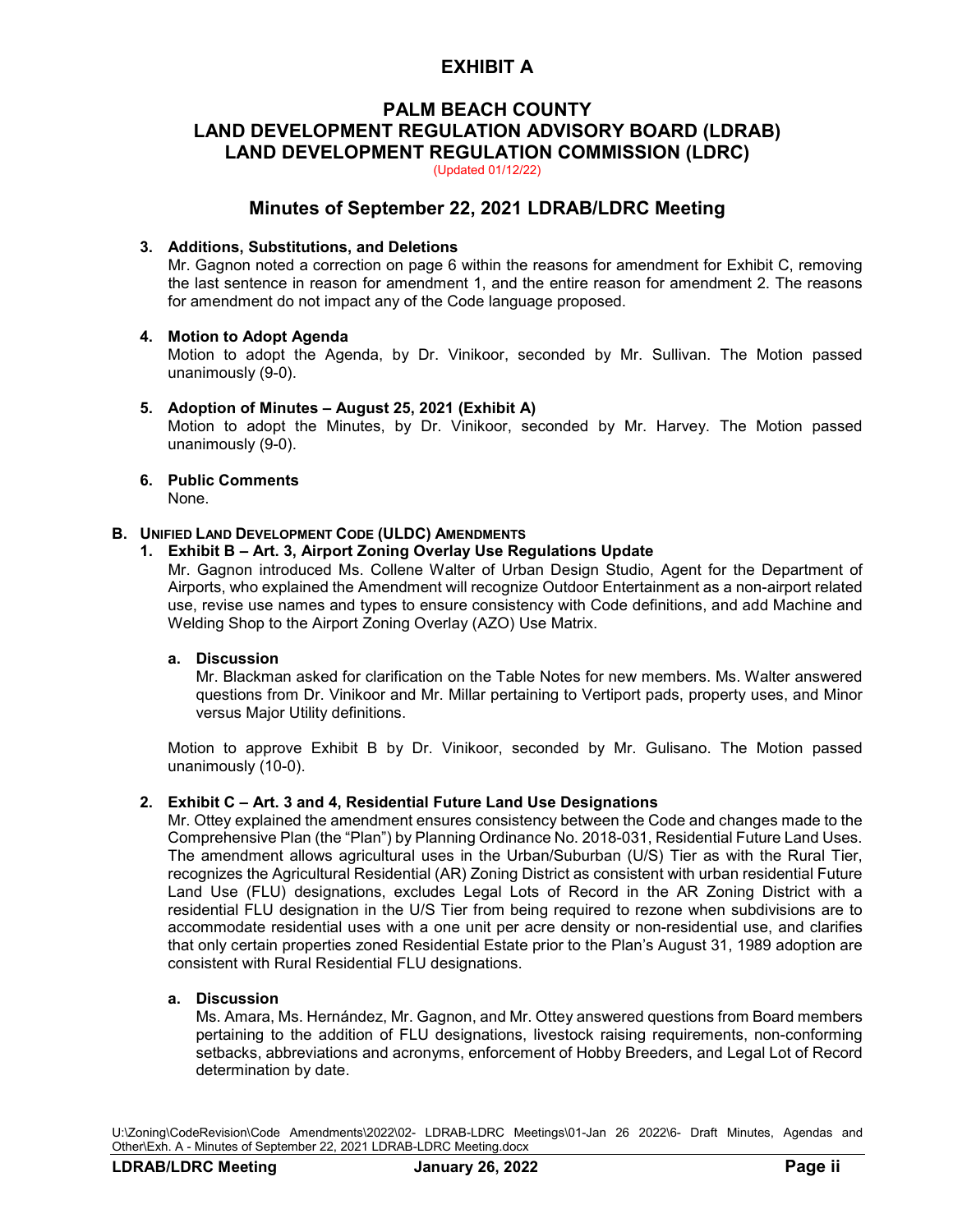# **PALM BEACH COUNTY LAND DEVELOPMENT REGULATION ADVISORY BOARD (LDRAB) LAND DEVELOPMENT REGULATION COMMISSION (LDRC)**

(Updated 01/12/22)

# **Minutes of September 22, 2021 LDRAB/LDRC Meeting**

Motion to approve Exhibit C by Dr. Lori Vinikoor, seconded by Ms. Kennedy. The Motion passed unanimously (10-0).

### **C. PRIVATELY INITIATED AMENDMENTS – FINAL RECOMMENDATION (PHASE 2)**

### **1. Exhibit D – Art. 3 and 4, Boca Lago PUD Clubhouse**

Mr. Gagnon explained the request as Phase 2 of an amendment to the Code proposing the framework for a future Zoning application. Mr. Jeff Brophy of WGI, Agent for the Applicant, gave a presentation explaining that the amendment will allow a Hotel or Motel Use to be collocated with a Golf Course clubhouse, subject to a Class A Conditional Use by the Board of County Commissioners.

### **a. Discussion**

None.

Motion to approve, by Dr. Vinikoor, seconded by Mr. Barnes. The motion passed (9-0-1). Mr. Sullivan recused himself as an employee of the Agent.

## **2. Exhibit E – Art. 4, Dog Friendly Dining**

Mr. Gagnon explained the request as Phase 2 of an amendment to the Code. Mr. Jared Taylor, Agent for the Applicant Lazy Dog Restaurants, LLC, gave a presentation explaining the amendment would create an official process to allow any Restaurant to apply for a permit to allow Dog Friendly Dining pursuant to Florida Statutes (F.S.) Section 509.233.

## **a. Discussion**

Ms. Kennedy and Dr. Vinikoor expressed support for the proposed amendment and noted that it will succeed based on the guidance provided within the F.S.

Motion to approve, by Mr. Gulisano, seconded by Ms. Kennedy. The motion passed unanimously (10- 0).

## **D. CONVENE AS LDRC**

The Land Development Regulation Advisory Board convened as the Land Development Regulation Commission at 2:55 p.m.

#### **1. Proof of Publication**

Motion to accept Proof of Publication, by Dr. Vinikoor, seconded by Mr. Gulisano. The Motion passed unanimously (10-0).

### **2. Consistency Determination for Exhibits D and E**

Mr. Davis stated the proposed Exhibits D and E are consistent with the Comprehensive Plan.

Motion to accept Planning Staff's recommendation, by Dr. Vinikoor, seconded by Ms. Kennedy. The Motion passed unanimously (10-0).

#### **E. ADJOURN AS LDRC AND RECONVENE AS LDRAB**

The Land Development Regulation Commission adjourned and reconvened as the Land Development Regulation Advisory Board at 2:57 p.m.